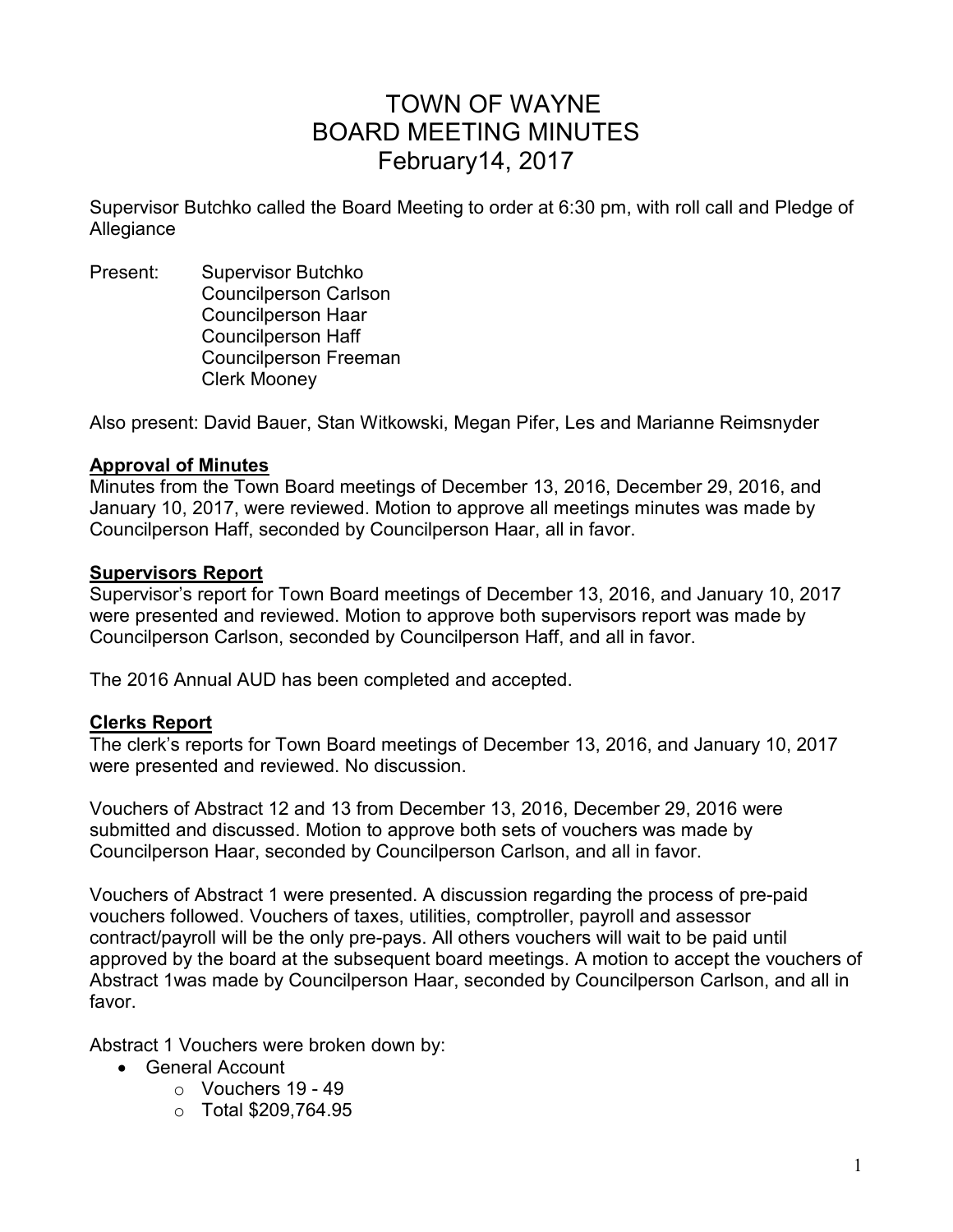- Highway Account
	- o Vouchers 1- 19
	- o Total \$12,229.84
- TA Account
	- $\circ$  Vouchers 2 6
	- o Total \$7,665.82
- SL Account
	- o Voucher 2
	- o Total \$216.22

The board was updated on the progress of the 2017 property tax collection.

# **Justice Report**

Justices reports were reviewed. No discussion.

The Justice/TOW received \$2100 as part of the JCAP grant. Justice Prawel intends to use the money for a new desk for Court Clerk Candice King, and rope and stanchions.

## **Assessor**

Two residents of the Town have taken advantage of the new income values of the Real Property Tax Exemption and seen a reduction in their taxes.

Supervisor Butchko presented Local Law #1 regarding taxation of commercial solar sites and bill was discussed. A public meeting will be held prior to the next board meeting to further discuss the proposed law.

The court issued action on property owned by Mr. and Mrs. Martin Ellis. The Ellis's received a reduction in their property tax.

## **Highway Superintendent Report**

Journals were presented and discussed.

The brine used on the dirt roads is contracted to not be fracking waste brine.

Superintendent Bauer and Supervisor Butchko have explored options for a group health plan for the highway workers. They will stay with what they have as there are no real advantages for a group plan.

The new truck is in, but is still being worked on. It probably won't be available for a month or more.

There will be a BOCES student following the highway guys in the field for a week or so.

# **Code & Zoning Officer**

Review of monthly reports were presented. No discussion.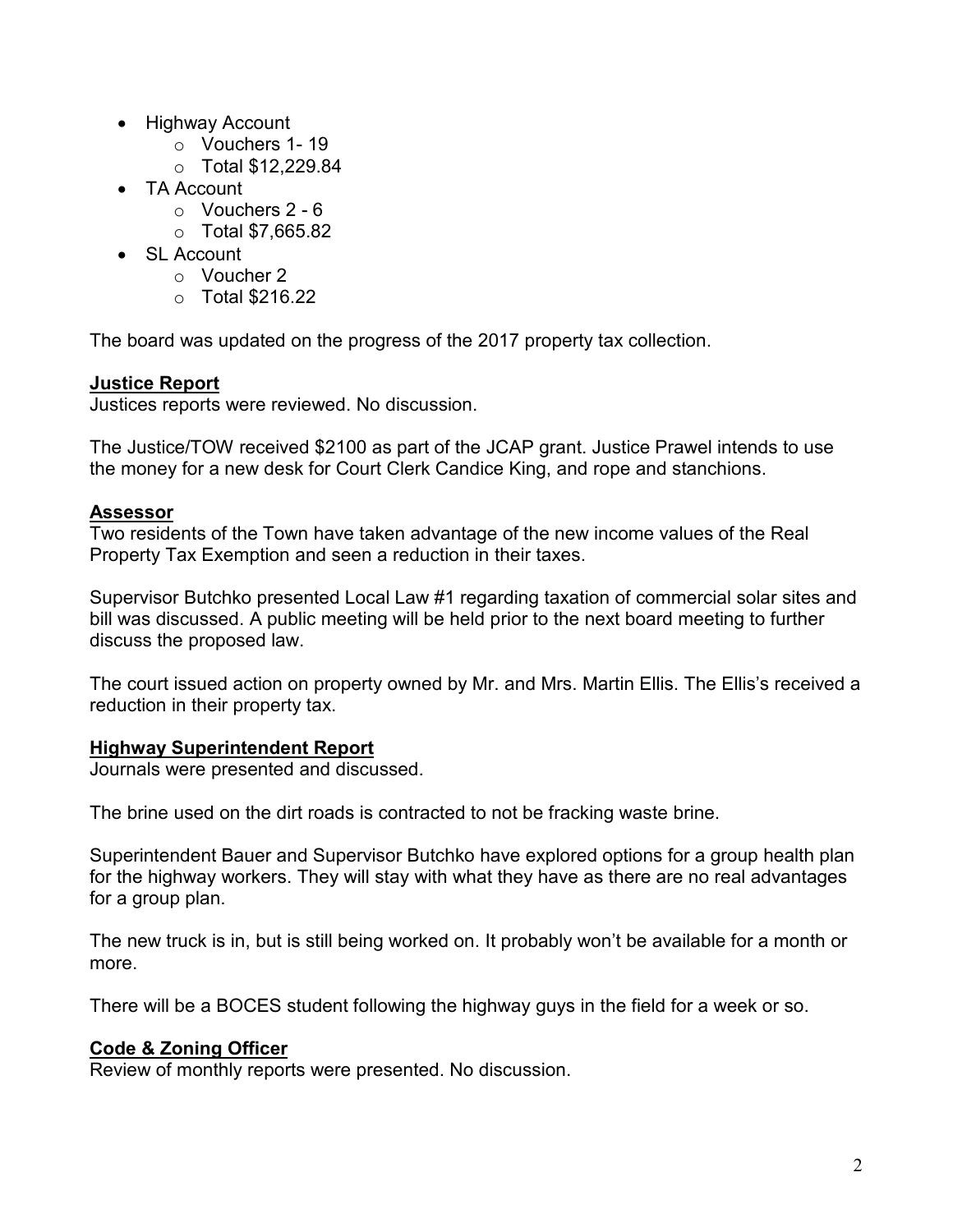### **Planning Board**

Planning Board co-chair Mr. Stan Witkowski presented updates on Planning Board activities.

- Verizon Cell Tower There has been a lot of public comment and input regarding the 195 foot tower. The planning board must do a full SEQR (State Environmental Quality Review) and the board will need assistance with this. The town is allowed to bill Verizon for any consultant hired to assist them with the SEQR and the visual impact such a tower might have. This is related to Part II, Question 9 of a full Environmental Assessment Form. Attorney fees will be reimbursable as well. A motion to hire a consultant to write this section of the SEQR, and to spend up to \$1000 for such person was made by Councilperson Carlson, seconded by Councilperson Haar, and all in favor.
- LUR There will be a need for a public hearing prior to the next board meeting to establish an enhancement to local law. This is section 4.6 of the LUR. A motion to write such a law was made by Councilperson Carlson, seconded by Councilperson Freeman, and 4 in favor, and 1 opposed. The motion passed. A public hearing of the new LUR is planned for June or July of this year.
- Solar Committee A solar committee is being established to propose new solar regulations into the new LUR. Planning Board hopes to have this set up by the next Planning Board meeting in March.
- Scenic Corridor There has been discussion of a designated scenic corridor or scenic highway along Silsbee Road and Keuka Hill Road.

#### **Watershed**

Report was presented and no discussion.

Councilperson Carlson, who is the President of the Keuka Lake Association, presented information on an aggressive new invasive species found in Keuka Lake called the Starry Stonewort. See the white paper attached

A motion that the Town of Wayne supports the KWIC initiative in the pursuit of efforts to eliminate the evil starry stonewort was made by Councilperson Haar, and seconded by Councilperson Haff, and all in favor.

## **Dog Control Officer**

Dog License Report reviewed. No discussion.

DCO Pifer presented a draft of an updated town dog law. This will presented in the March board meeting, with a discussion and vote to make it a resolution.

#### **History Group**

Report Reviewed. No discussion.